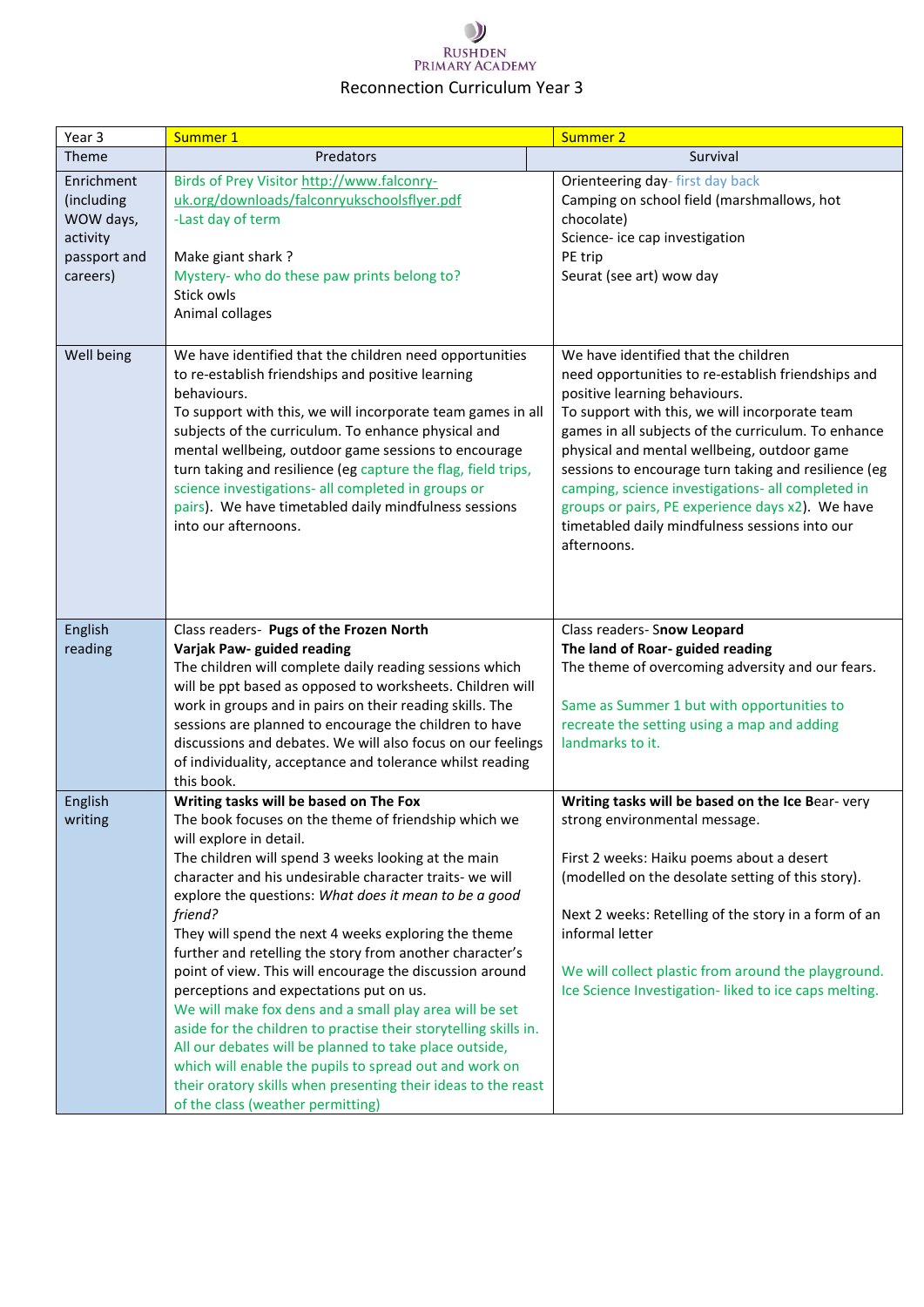| Maths     | Fractions:-<br>Interpret and write proper fractions to represent<br>$\bullet$<br>1 or several parts of a whole that is divided into<br>equal parts.<br>Find unit fractions of quanities using known<br>$\bullet$<br>division facts (multiplication tables fluency)<br>Reason about the location of any fraction within<br>٠<br>1 in the linear number system.<br>Add and subtract fractions with the same<br>denominator, within 1.<br>Active Maths- investigations. Using resources to assist<br>learning. Making learning practical. For example, children                                                                                                                                                                                                                                                                                                                                                                                                                                                                                                | Geometry:-<br>Recognise right angles as a property of<br>shape or a description of a turn and<br>identify right angles in 2D shapes presented<br>in different orientations.<br>Draw polygons by joining marked points<br>and identify parallel and perpendicular<br>sides.<br>Active maths-investigations in groups.<br>Active math games:-<br>Mystery shapes<br>$\bullet$                                                                                                                                                                                                                                                                   |
|-----------|-------------------------------------------------------------------------------------------------------------------------------------------------------------------------------------------------------------------------------------------------------------------------------------------------------------------------------------------------------------------------------------------------------------------------------------------------------------------------------------------------------------------------------------------------------------------------------------------------------------------------------------------------------------------------------------------------------------------------------------------------------------------------------------------------------------------------------------------------------------------------------------------------------------------------------------------------------------------------------------------------------------------------------------------------------------|----------------------------------------------------------------------------------------------------------------------------------------------------------------------------------------------------------------------------------------------------------------------------------------------------------------------------------------------------------------------------------------------------------------------------------------------------------------------------------------------------------------------------------------------------------------------------------------------------------------------------------------------|
|           | have a plate section make it look like a pizza, then cut it in<br>4's give 1/4 of pizza to a friend etc.<br>Active maths games:-<br><b>Fractions baseball</b><br><b>Stairway to success</b><br>Snakes alive<br>Line them up<br><b>Fraction Fingers</b>                                                                                                                                                                                                                                                                                                                                                                                                                                                                                                                                                                                                                                                                                                                                                                                                      | Shape construction task<br>$\bullet$<br>Turn, Turn, Turn<br>$\bullet$<br>There must be angles<br>$\bullet$<br>Great compass Angle game<br>$\bullet$<br>Perps and Paras<br><b>Tape Lines</b><br>If there is time at the end of the term we will recap<br>some of the learning from the beginning of the year                                                                                                                                                                                                                                                                                                                                  |
|           | Tenths to whole<br>Chalk chop 2<br>Name that half<br>Maths and the beanstalk                                                                                                                                                                                                                                                                                                                                                                                                                                                                                                                                                                                                                                                                                                                                                                                                                                                                                                                                                                                | such as addition and subtraction.                                                                                                                                                                                                                                                                                                                                                                                                                                                                                                                                                                                                            |
| Science   | Weeks 1 and 4/5<br>We will block this to enable the pupils to develop their<br>skills during projects rather than individual skills.<br>We will start with Food chains- in week 1.<br>L1- The pupils will learn about food chains (videos and<br>ppts), then go outside and draw the chains in chalk<br>(partner work) if wet chn will be making paper food chains<br>(display in the room)<br>L2- an art collage showing Who eats Whom<br>L3- (Friday) science and PE combined playing food chain<br>games, STEM website lesson.<br>We will spend Week 2 looking at Plants<br>Prior to the lesson we will go outside and pick flowers<br>L1- Field work: The children go out to look for seeds,<br>berries, fruits, buds and flowers.<br>L2-types of seed dispersion and seed sorting<br>L3-what do plants need, cress investigation write up and<br>set up<br>L4-L6-water transportation: celery and flower- 2 mini<br>investigations using food dye<br>L7- drama, Eric Carle the tiny seed- flowering plant life<br>cycle, growing beans and sunflowers. | Week 1 and 2<br>Animals including humans (nutrition), we will use<br>Dave the school skeleton<br>Lesson 1: Types of Nutrition, ppt. What do we need<br>to stay healthy? Chn design a healthy mean and<br>make a collage on a paper plate. Also, they will look<br>at their lunches and decide how healthy they were.<br>Lesson 2: Types of Skeleton (Read and watch Funny<br>Bones!). Sugar paper- sort animals based on their<br>skeletons.<br>Lesson 3: Naming Bones, draw around your friend<br>and n identify and name bones. Can be done<br>outside using chalk.<br>Lesson 4: Mighty Muscles, investigation on how our<br>muscles work. |
| Computing | Weeks 6 and 7<br>E-safety<br>Digital media-Animation                                                                                                                                                                                                                                                                                                                                                                                                                                                                                                                                                                                                                                                                                                                                                                                                                                                                                                                                                                                                        | Weeks 2 and 3<br>E-safety<br>Digital media- Desktop publishing                                                                                                                                                                                                                                                                                                                                                                                                                                                                                                                                                                               |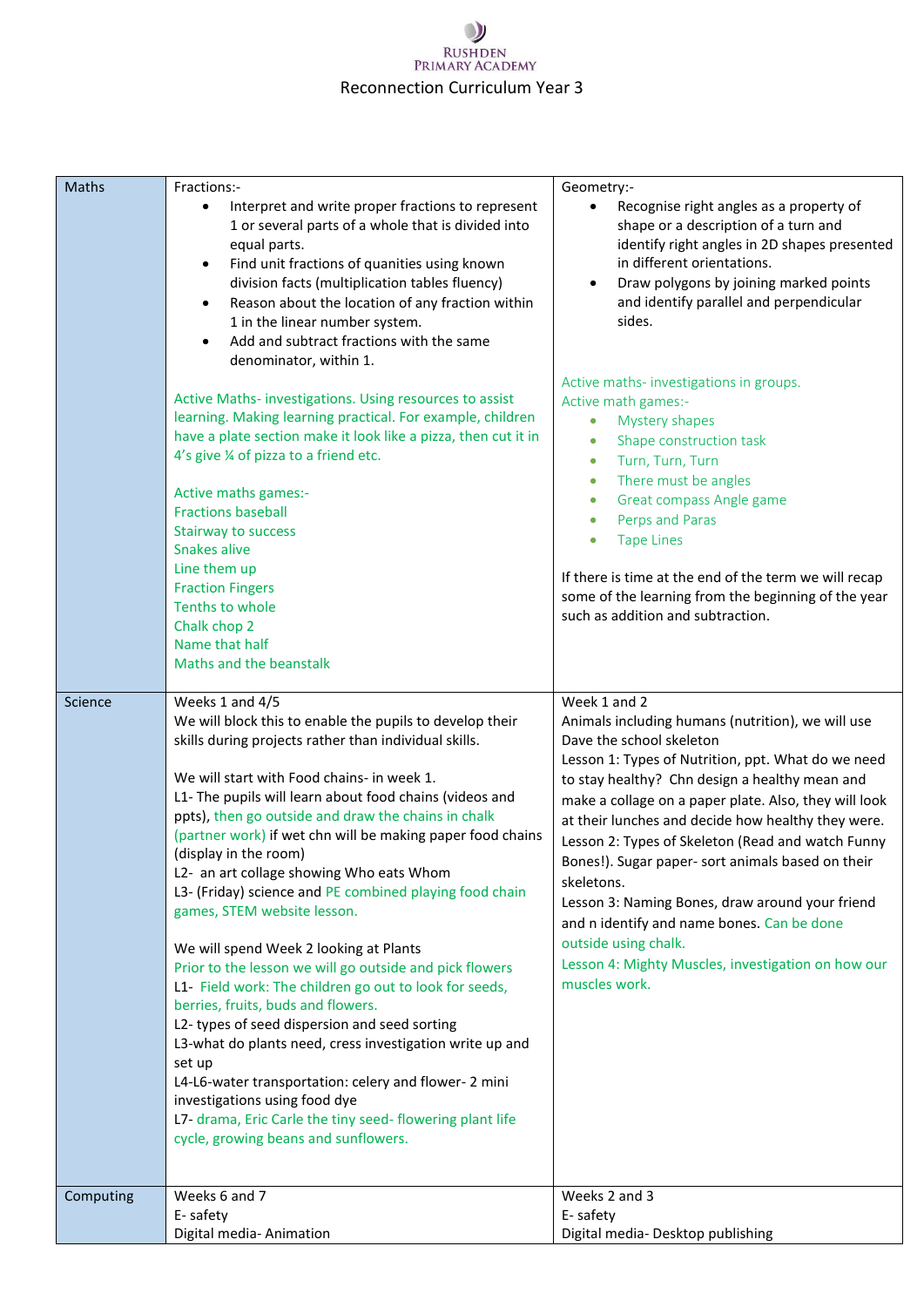| History<br>Geography | Weeks 2 and 3<br>Sir David biography and research as a significant historical<br>figure (see geography).<br>Weeks 2 and 3<br>L1- Research David Attenborough- find out who he is and<br>what countries he has been to.<br>L2- Map out continents use an atlas and mark where David<br>Attenborough has been.<br>L3- Field Trip. Bird watching and plant finding. Observation<br>drawings of plants and birds found in England. Use an OS<br>map)<br>L4- Write up findings of field trip using tally chart and bar<br>graphs. | Outdoor opportunities- Sway as a guide to survival,<br>chn take pictures demonstrating basic survival skills<br>Weeks 4 and 5<br>Bear Grills- modern day explorer (The Arctic<br>challenge)<br>Find out about his life<br>Read the Arctic challenge book and discuss<br>Watch him in action- see clips<br>Complete a Bear Grills challenge- chn are give some<br>equipment (limited), they must build shelter and<br>forage for food (lamented pictures)<br>Weeks 4 and 5<br>L1- Research Bear Grylls- find out who he is and<br>what countries he has been to.<br>L2- Children to learn and identify human and<br>physical geography of a region within North<br>America. Outside children will have laminated<br>features from North America, they are to run<br>around find them and then sort them into the<br>correct area of the playground (Human or physical |
|----------------------|------------------------------------------------------------------------------------------------------------------------------------------------------------------------------------------------------------------------------------------------------------------------------------------------------------------------------------------------------------------------------------------------------------------------------------------------------------------------------------------------------------------------------|----------------------------------------------------------------------------------------------------------------------------------------------------------------------------------------------------------------------------------------------------------------------------------------------------------------------------------------------------------------------------------------------------------------------------------------------------------------------------------------------------------------------------------------------------------------------------------------------------------------------------------------------------------------------------------------------------------------------------------------------------------------------------------------------------------------------------------------------------------------------|
|                      | Lesson 6 Lights, camera, action!<br><b>Outdoor learning opportunities</b><br>Drama outside<br>The film can be filmed at an outdoor location-chn can<br>create a film set<br>Chn create their version of the Eric Carle movie of the<br>cress seed life cycle.                                                                                                                                                                                                                                                                | why desktop publishing is used in the real world.<br>Unit guide<br>Learning graph<br>Rubric<br>Lessons<br>Lesson 1 Words and pictures<br>Lesson 2 Can you edit it?<br>Lesson 3 Great template!<br>Lesson 4 Can you add content?<br>Lesson 5 Lay it out<br>Lesson 6 Why desktop publishing?                                                                                                                                                                                                                                                                                                                                                                                                                                                                                                                                                                           |
|                      | During this unit, learners will use a range of techniques to<br>create a stop frame animation using tablets. Next, they<br>will apply those skills to create a story-based animation.<br>This unit will conclude with learners adding other types of<br>media to their animation, such as music and text.<br>Unit guide<br>Learning graph<br>Rubric<br>Lessons<br>Lesson 1 Can a picture move?<br>Lesson 2 Frame by frame<br>Lesson 3 What's the story?<br>Lesson 4 Picture perfect<br>Lesson 5 Evaluate and make it great!  | During this unit, learners will become familiar with<br>the terms 'text' and 'images' and understand that<br>they can be used to communicate messages. They<br>will use desktop publishing software and consider<br>careful choices of font size, colour and type to edit<br>and improve premade documents. Learners will be<br>introduced to the terms 'templates', 'orientation',<br>and 'placeholders' and begin to understand how<br>these can support them in making their own<br>template for a magazine front cover. They will start<br>to add text and images to create their own pieces of<br>work using desktop publishing software. Learners<br>will look at a range of page layouts thinking carefully<br>about the purpose of these and evaluate how and                                                                                                |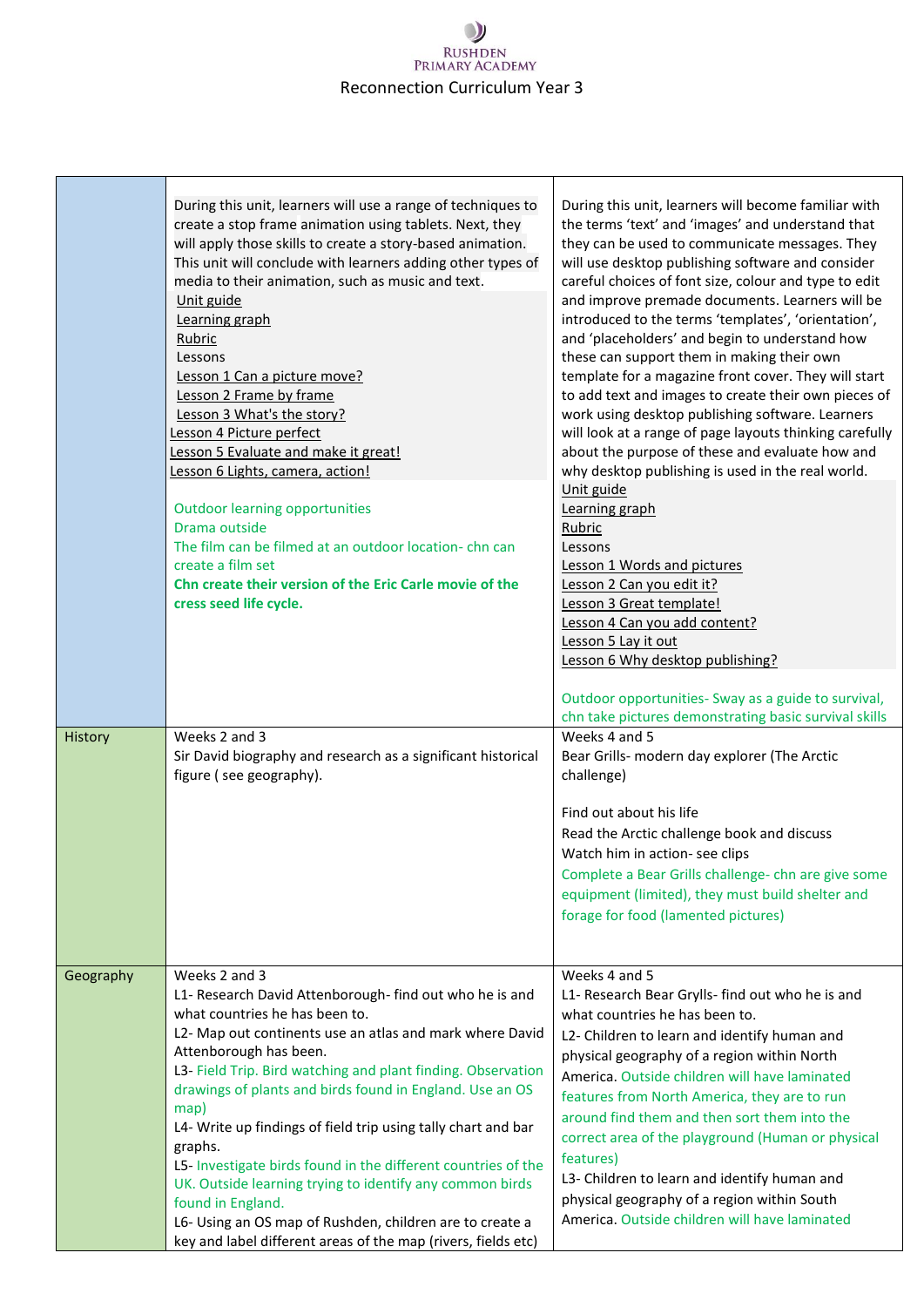|                        | L7- Using an OS map of Starogard (Poland), children are to<br>create a key and label different areas of the map (rivers,<br>fields etc) Children to research the town.<br>Children then to compare Rushden and Starogard hot seat<br>Mrs Patrick about her town in Poland.<br>L8- Children to write a persuasive letter trying to convince<br>someone to live in either Rushden or Starogard.                                                                                                                                                                                                                                                                                                                                                                                                                                                                                                                                                                                                                                                                                                                                                                                                                                                                                                                                                                                                                                                                                                                                                                                                                                                                                                                                                                                                                                                                                                                                | features from South America, they are to run<br>around find them and then sort them into the<br>correct area of the playground (Human or physical<br>features)<br>L4- Comparisions of North and South America on<br>sugar paper. (Do they have lakes, rivers, mountains<br>etc)<br>L5- Orally or create a sway children are to present<br>their findings about North and South America<br>identifying similarities and differences.                                                                                                                                                                                                                                                                                                                                                                                                                                                                                                                                                                                                                                                                                                                                                                                                                                                                                                                                                                                                                                                                                                                                                                                                                                                                                                                                                                                                                                                                                                                                                                                                                                                               |
|------------------------|------------------------------------------------------------------------------------------------------------------------------------------------------------------------------------------------------------------------------------------------------------------------------------------------------------------------------------------------------------------------------------------------------------------------------------------------------------------------------------------------------------------------------------------------------------------------------------------------------------------------------------------------------------------------------------------------------------------------------------------------------------------------------------------------------------------------------------------------------------------------------------------------------------------------------------------------------------------------------------------------------------------------------------------------------------------------------------------------------------------------------------------------------------------------------------------------------------------------------------------------------------------------------------------------------------------------------------------------------------------------------------------------------------------------------------------------------------------------------------------------------------------------------------------------------------------------------------------------------------------------------------------------------------------------------------------------------------------------------------------------------------------------------------------------------------------------------------------------------------------------------------------------------------------------------|---------------------------------------------------------------------------------------------------------------------------------------------------------------------------------------------------------------------------------------------------------------------------------------------------------------------------------------------------------------------------------------------------------------------------------------------------------------------------------------------------------------------------------------------------------------------------------------------------------------------------------------------------------------------------------------------------------------------------------------------------------------------------------------------------------------------------------------------------------------------------------------------------------------------------------------------------------------------------------------------------------------------------------------------------------------------------------------------------------------------------------------------------------------------------------------------------------------------------------------------------------------------------------------------------------------------------------------------------------------------------------------------------------------------------------------------------------------------------------------------------------------------------------------------------------------------------------------------------------------------------------------------------------------------------------------------------------------------------------------------------------------------------------------------------------------------------------------------------------------------------------------------------------------------------------------------------------------------------------------------------------------------------------------------------------------------------------------------------|
| Art<br>Week 1          | No artist study at this time                                                                                                                                                                                                                                                                                                                                                                                                                                                                                                                                                                                                                                                                                                                                                                                                                                                                                                                                                                                                                                                                                                                                                                                                                                                                                                                                                                                                                                                                                                                                                                                                                                                                                                                                                                                                                                                                                                 | Seurat study<br>Sketch, colour mixing, pointillism. (real life drawing,<br>shade and tone- charcoal, take away colour-<br>animals, this will be completed during our WOW<br>Day                                                                                                                                                                                                                                                                                                                                                                                                                                                                                                                                                                                                                                                                                                                                                                                                                                                                                                                                                                                                                                                                                                                                                                                                                                                                                                                                                                                                                                                                                                                                                                                                                                                                                                                                                                                                                                                                                                                   |
| DT<br>See<br>computing | Bird Feeders- design in paint 3D and then build it<br>Hang bird feeders and observe the wildlife (bird<br>identification)                                                                                                                                                                                                                                                                                                                                                                                                                                                                                                                                                                                                                                                                                                                                                                                                                                                                                                                                                                                                                                                                                                                                                                                                                                                                                                                                                                                                                                                                                                                                                                                                                                                                                                                                                                                                    | Week 6<br>Moving monsters-<br>https://www.youtube.com/watch?v=5QqinrOcblM                                                                                                                                                                                                                                                                                                                                                                                                                                                                                                                                                                                                                                                                                                                                                                                                                                                                                                                                                                                                                                                                                                                                                                                                                                                                                                                                                                                                                                                                                                                                                                                                                                                                                                                                                                                                                                                                                                                                                                                                                         |
| <b>PE</b>              | Athletics<br>Unit 2<br>Lessons $1 - 12$<br>Also: cat and mouse, capture the flag and orienteering games lined to<br>our topic                                                                                                                                                                                                                                                                                                                                                                                                                                                                                                                                                                                                                                                                                                                                                                                                                                                                                                                                                                                                                                                                                                                                                                                                                                                                                                                                                                                                                                                                                                                                                                                                                                                                                                                                                                                                | Cricket/Rounders<br>Sports day                                                                                                                                                                                                                                                                                                                                                                                                                                                                                                                                                                                                                                                                                                                                                                                                                                                                                                                                                                                                                                                                                                                                                                                                                                                                                                                                                                                                                                                                                                                                                                                                                                                                                                                                                                                                                                                                                                                                                                                                                                                                    |
| <b>SMSCH</b>           | Relationships<br>Nothing ever happens here<br><b>PSHE Education</b><br>Weekly<br>Pieces<br>Emotional Literacy/Social Skills<br>(Developed from National Framework DFEE<br>(Developed from SEAL - Social at<br>Celebration<br>2000)<br>Emotional Aspects of Learning DFES 2004)<br>I can identify the roles and responsibilit<br>of each member of my family and can<br>Know how to mak<br><b>Family Roles and</b><br>can describe how taking some<br>esponsibility in my family makes me feel<br>friends<br><b>Responsibilities</b><br>eflect on the expectations for males and<br>2. Friendship<br>can identify and put into practice some<br>Try to solve<br>friendship<br>know how to negotiate in conflict<br>of the skills of friendship, e.g. taking turns,<br>situations to try to find a win-win solution<br>problems<br>being a good listener<br>they occur<br>Help others to feel<br>3. Keeping Myself Safe<br>know and can use some strategies for<br>I know who to ask for help if I am womed<br>part of a group<br>ceeping myself safe<br>Show respect in<br>4. Being a Global Citizen 1<br>I can explain how some of the actions and   I can show an awareness of how this<br>work of people around the world help and   could affect my choices<br>how they treat<br><b>Assessment Opportunity</b><br>others<br>influence my life<br>Know how to help<br>themselves and<br>5. Being a Global Citizen 2<br>I understand how my needs and rights.<br>are shared by children around the world<br>I can empathise with children whose lives<br>are different to mine and appreciate what I<br>others when they<br>and can identify how our lives may be<br>nay learn from them<br>feel upset or hurt<br>6. Celebrating My Web of<br>Know and show<br>I know how to express my appreciation to<br>my friends and family<br>enjoy being part of a family and<br>what makes a good<br>andship groups<br>relationship | Changing me<br>Understand<br>1. How Babies Grow<br>understand that in animals and<br>I can express how I feel when I see<br>that everyone<br>humans lots of changes happen<br>abies or baby animals<br>is unique and<br>between conception and growing up,<br>and that usually it is the female who has<br>special<br>the baby<br>Can express how 2. Babies<br>I understand how babies grow and<br>can express how I might feel if I had a<br>they feel when<br>develop in the mother's uterus<br>ew baby in my family<br>change happens<br>I understand what a baby needs to live<br>and grow<br>Understand<br>3. Outside Body Changes<br>understand that boys' and girls' bodies<br>recognise how I feel about these<br>and respect<br>need to change so that when they grow<br>anges happening to me and know how<br>the changes<br>up their bodies can make babies<br>o cope with those feelings<br>that they see in<br>I can identify how boys' and girls' bodies<br>themselves<br>change on the outside during this<br>prowing up process<br>Understand<br>can identify how boys' and girls' bodies<br>4. Inside Body Changes<br>recognise how I feel about these<br>and respect the<br>change on the inside during the growing<br>hanges happening to me and know how<br><b>Assessment Opportunity *</b><br>up process and can tell you why these<br>o cope with these feelings<br>changes that<br>they see in other<br>changes are necessary so that their<br>bodies can make babies when they<br>people<br>grow up<br>Know who to ask 5. Family Stereotyp<br>ideas I might have about parenting and<br>for help if they<br>are challenged and might be willing to<br>are worried about<br>family roles<br>hange my ideas someti<br>change<br>Are looking<br>6. Looking Ahead<br>I can identify what I am looking forward<br>I can start to think about changes I will<br>forward to<br>to when I am in Year 4<br>nake when I am in Year 4 and know how<br>change<br>to go about this<br>Just Jack- a book with a message about the<br>importance of being true to yourself and diversity |
| <b>RE</b>              | Christianity - The Church<br>This unit enables pupils to begin to understand how the<br>Christian faith responds to global issues of<br>human rights, fairness and social justice. The focus is on<br>the way Christian teaching impacts on<br>the beliefs and practices of Christians.<br>Children will engage in activities that will allow them to<br>explore the relationship between what a<br>person believes and what they do, drawing on their own<br>experiences and those of other people,<br>including Christians.<br>Pupils are encouraged to consider what can be learned<br>from Christian beliefs and practices whilst                                                                                                                                                                                                                                                                                                                                                                                                                                                                                                                                                                                                                                                                                                                                                                                                                                                                                                                                                                                                                                                                                                                                                                                                                                                                                        | <b>Christian Parables</b><br>This unit enables pupils to begin to understand why<br>and how Jesus is inspiring to Christians.<br>Pupils use stories from the Bible to reflect on what<br>made/makes Jesus an inspiration to some<br>people. Christianity will be seen as a living religion<br>relevant to many people around the world<br>today.<br>The focus is on the concept of inspiration and pupils<br>will be encouraged to think for themselves<br>about questions to do with the impact this has on<br>the life of people inspired by Jesus.                                                                                                                                                                                                                                                                                                                                                                                                                                                                                                                                                                                                                                                                                                                                                                                                                                                                                                                                                                                                                                                                                                                                                                                                                                                                                                                                                                                                                                                                                                                                             |